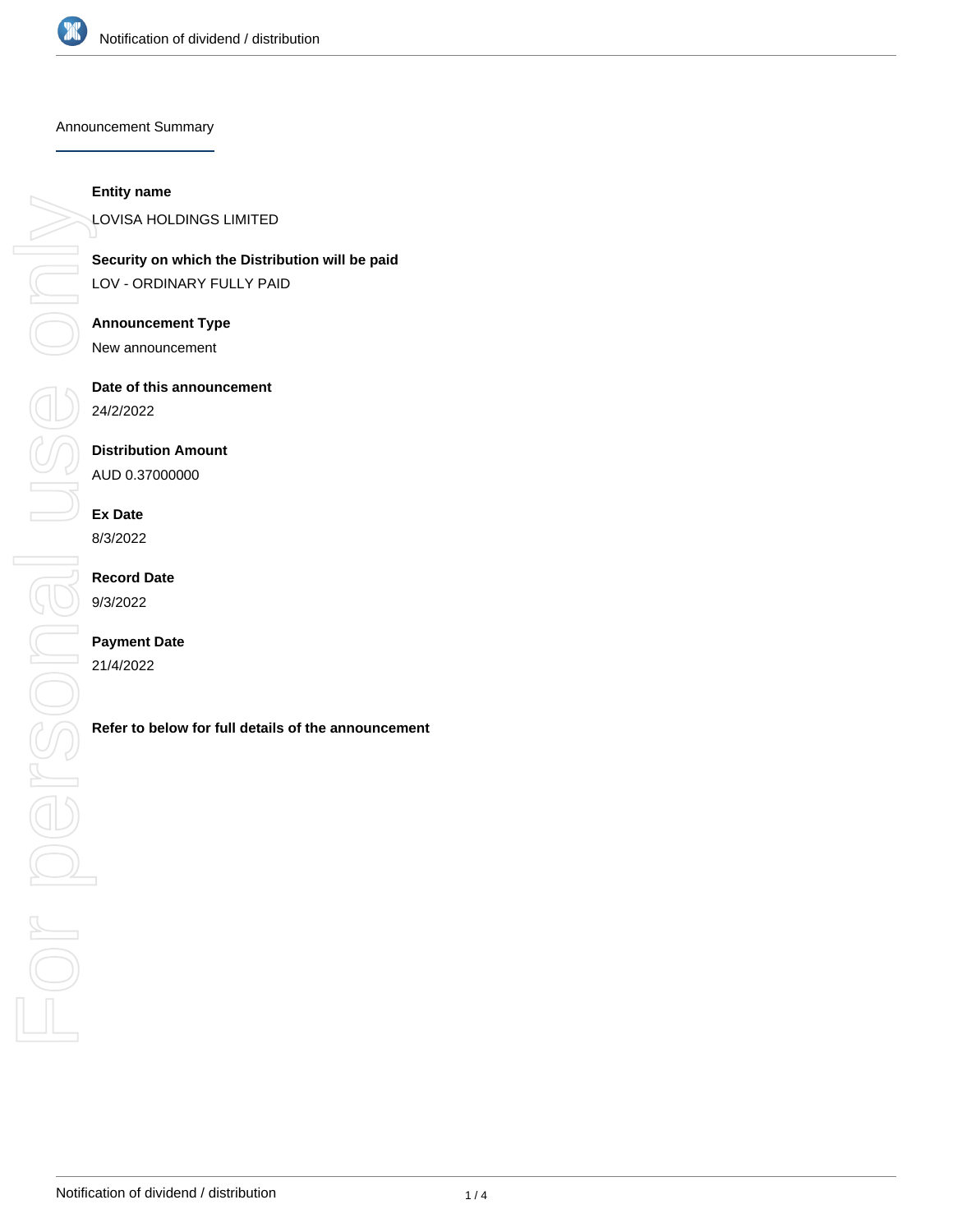

 $\begin{matrix} 0 \\ 0 \\ 0 \end{matrix}$ 

**NIC** 

#### Announcement Details

Part 1 - Entity and announcement details For personal use only

## **1.1 Name of +Entity**

LOVISA HOLDINGS LIMITED

**1.2 Registered Number Type** ACN

**1.3 ASX issuer code** LOV

**1.4 The announcement is** New announcement

**1.5 Date of this announcement** 24/2/2022

**1.6 ASX +Security Code** LOV

**ASX +Security Description** ORDINARY FULLY PAID

Part 2A - All dividends/distributions basic details

**2A.1 Type of dividend/distribution ⊘** Ordinary

**2A.2 The Dividend/distribution:**

relates to a period of six months

**2A.3 The dividend/distribution relates to the financial reporting or payment period ending ended/ending (date)** 26/12/2021

**Registration Number**

602304503

**2A.4 +Record Date**

9/3/2022

**2A.5 Ex Date** 8/3/2022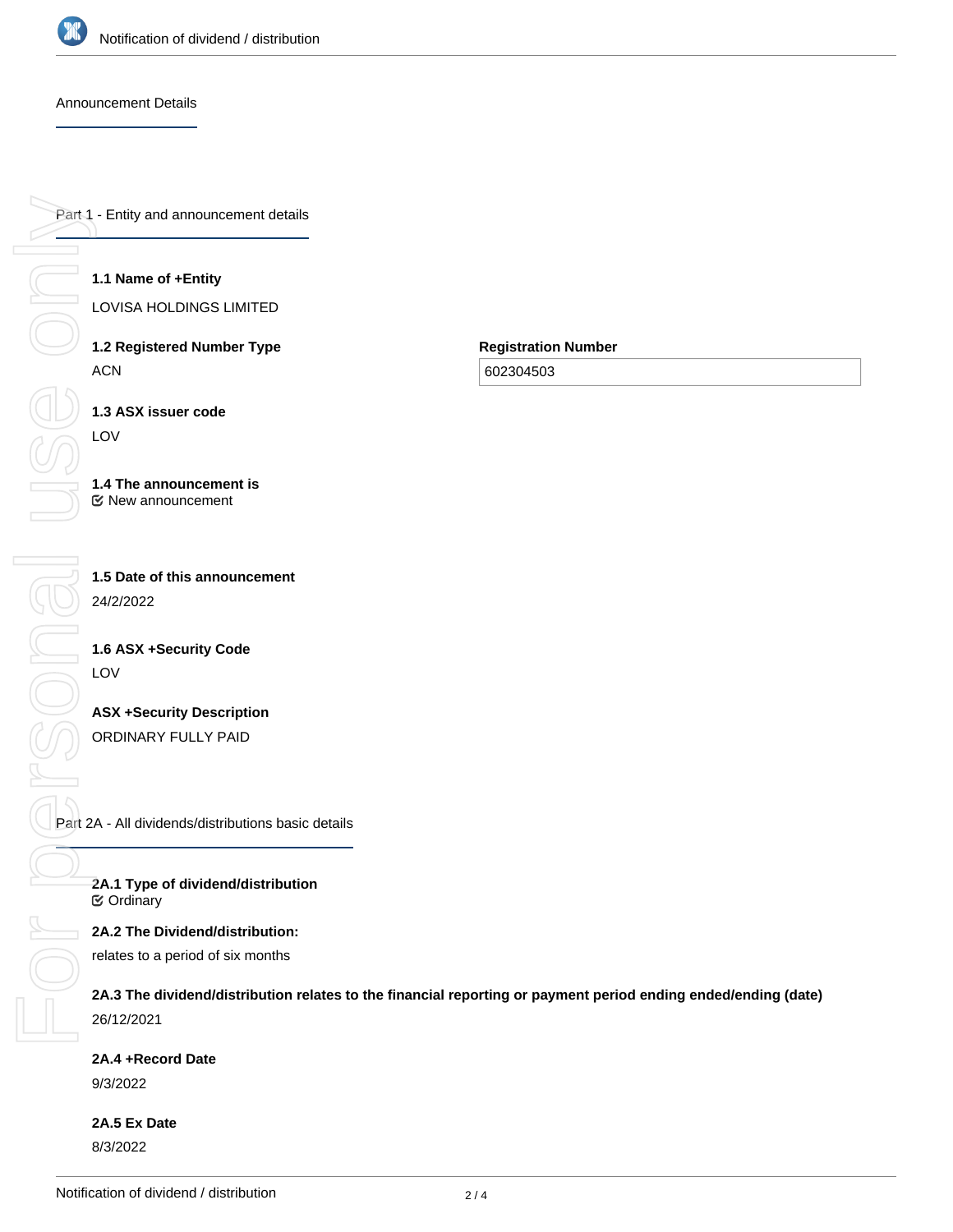

#### **2A.6 Payment Date**

21/4/2022

**2A.7 Are any of the below approvals required for the dividend/distribution before business day 0 of the timetable?**

- $\bullet$ **Security holder approval**
- $\bullet$ **Court approval**
- $\bullet$ **Lodgement of court order with +ASIC**
- **ACCC approval**
- **FIRB approval**
- **Another approval/condition external to the entity required before business day 0 of the timetable for the dividend/distribution.**

No

**2A.8 Currency in which the dividend/distribution is made ("primary currency")**

AUD - Australian Dollar

FORSONAL USE ONN **SOLU**  $\frac{1}{\sqrt{2}}$ 

**2A.9 Total dividend/distribution payment amount per +security (in primary currency) for all dividends/distributions notified in this form**

AUD 0.37000000

**2A.10 Does the entity have arrangements relating to the currency in which the dividend/distribution is paid to securityholders that it wishes to disclose to the market?** No

**2A.11 Does the entity have a securities plan for dividends/distributions on this +security?** We do not have a securities plan for dividends/distributions on this security

#### **2A.12 Does the +entity have tax component information apart from franking?** No

Part 3A - Ordinary dividend/distribution

| 3A.1 Is the ordinary dividend/distribution estimated at<br>this time?<br><b>Mo</b> | 3A.1a Ordinary dividend/distribution estimated amount<br>per +security<br>AUD |
|------------------------------------------------------------------------------------|-------------------------------------------------------------------------------|
| 3A.1b Ordinary Dividend/distribution amount per<br>security                        |                                                                               |
| AUD 0.37000000                                                                     |                                                                               |
| 3A.2 Is the ordinary dividend/distribution franked?<br>$\mathfrak{C}$ Yes          | 3A.2a Is the ordinary dividend/distribution fully franked?<br>় No            |